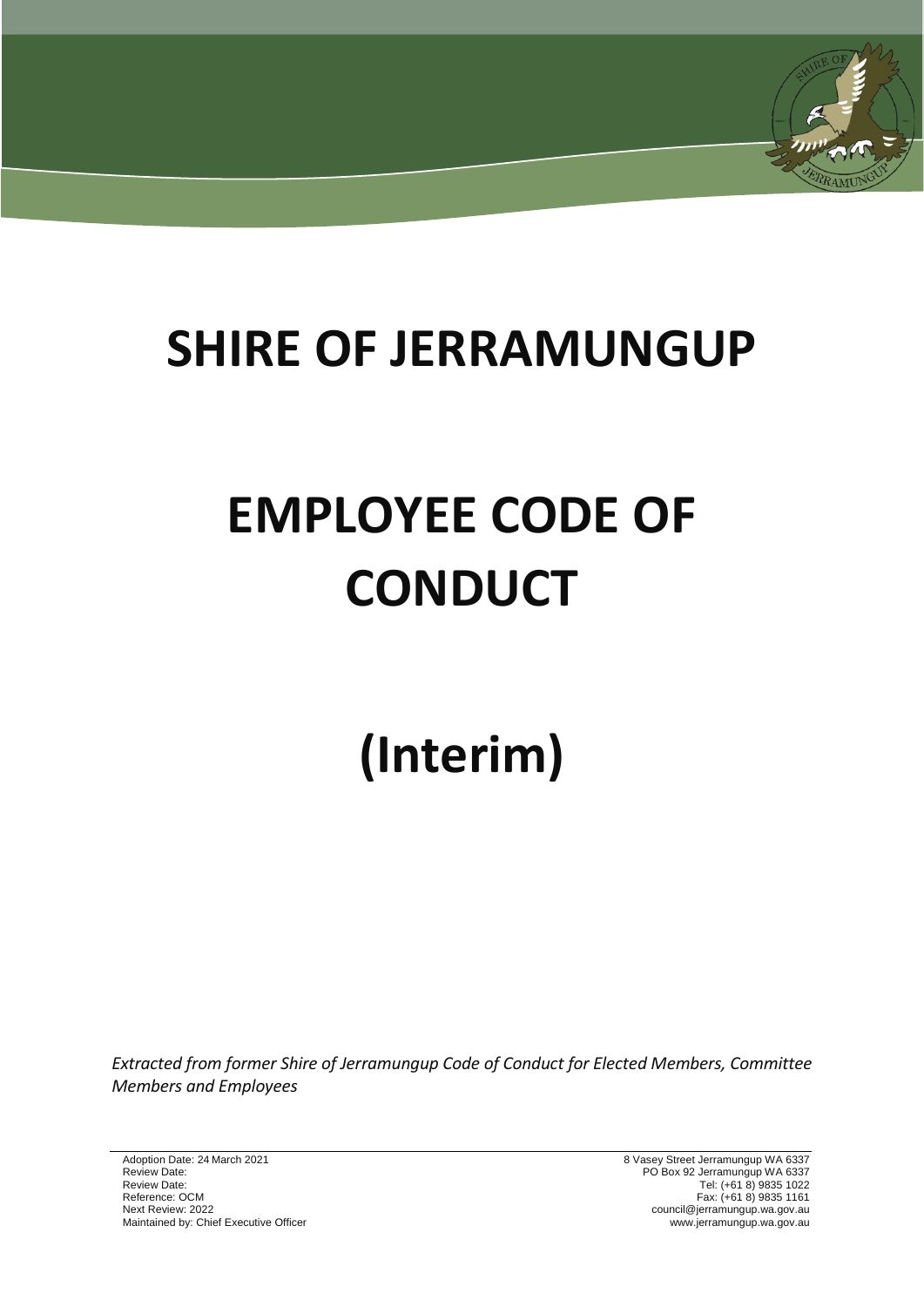A local government's Chief Executive Officer, in accordance with section 5.51A of the *Local Government Act 1995*, and regulation 19AF and 19AA of the *Local Government (Administration) Regulations 1996*, is required to adopt a Code of Conduct to be observed by employees.

The Code of Conduct is to contain matters as prescribed by Regulations and can also make further provision for expectations of employees.

The Code of Conduct is a statement of guidance and specific requirements to be observed by employees of the Shire of Jerramungup.

The Code of Conduct is to apply, insofar as it is applicable to each employee of the Shire. Any provision in this Code of Conduct is of effect only to the extent that it is not inconsistent with the Act and Regulations, and any other statutory power.

This Code of Conduct does not seek to replicate the role of or requirements for employees contained in other legislation, including but not limited to the *Local Government Act 1995* and the *Local Government (Administration) Regulations 1996*. The Guiding Statements of Responsibility section of the Code requires individuals to be aware of their obligations.

## **Definitions**

**Employee** means any person who is employed by the Shire. For the purposes of the sections of the Code of Conduct in relation to employees' disclosure of interests, this shall include a person who under a contract for services with the local government will provide advice or a report on a matter.

#### **1. Obligation to Observe**

#### **Employees**

The obligation for employees to observe a Code of Conduct arises from –

- the *Local Government Act 1995* s.5.103,
- the *Local Government (Administration) Regulations 1996*, and
- the terms and conditions of their employment with the Shire.

The observance of Council policies and this Code is a key responsibility of any employee and any breach of those responsibilities could incur disciplinary action, including termination, via the management framework established in accordance with the CEO's responsibilities under section 5.41(g) of the *Local Government Act 1995*.

#### **Breach of Certain Provisions**

Where a requirement in the Code of Conduct is prescribed in an Act or Regulations, any alleged breach may be investigated by another statutory body, including but not limited to –

- Department of Local Government and Communities, and
- Corruption and Crime Commission.
- **2. Guiding Statements of Responsibility**

#### **Principles**

- **a) In acting in the capacity of an employee of the Shire, all persons shall observe the principles outlined in Division 2 of the** *Local Government (Model Code of Conduct) Regulations 2021***. Specifically, any person acting in that capacity shall –**
- Act with reasonable care and diligence;
- Act with honesty and integrity;
- Act lawfully;
- Avoid damage to the reputation of the local government;
- Be open and accountable;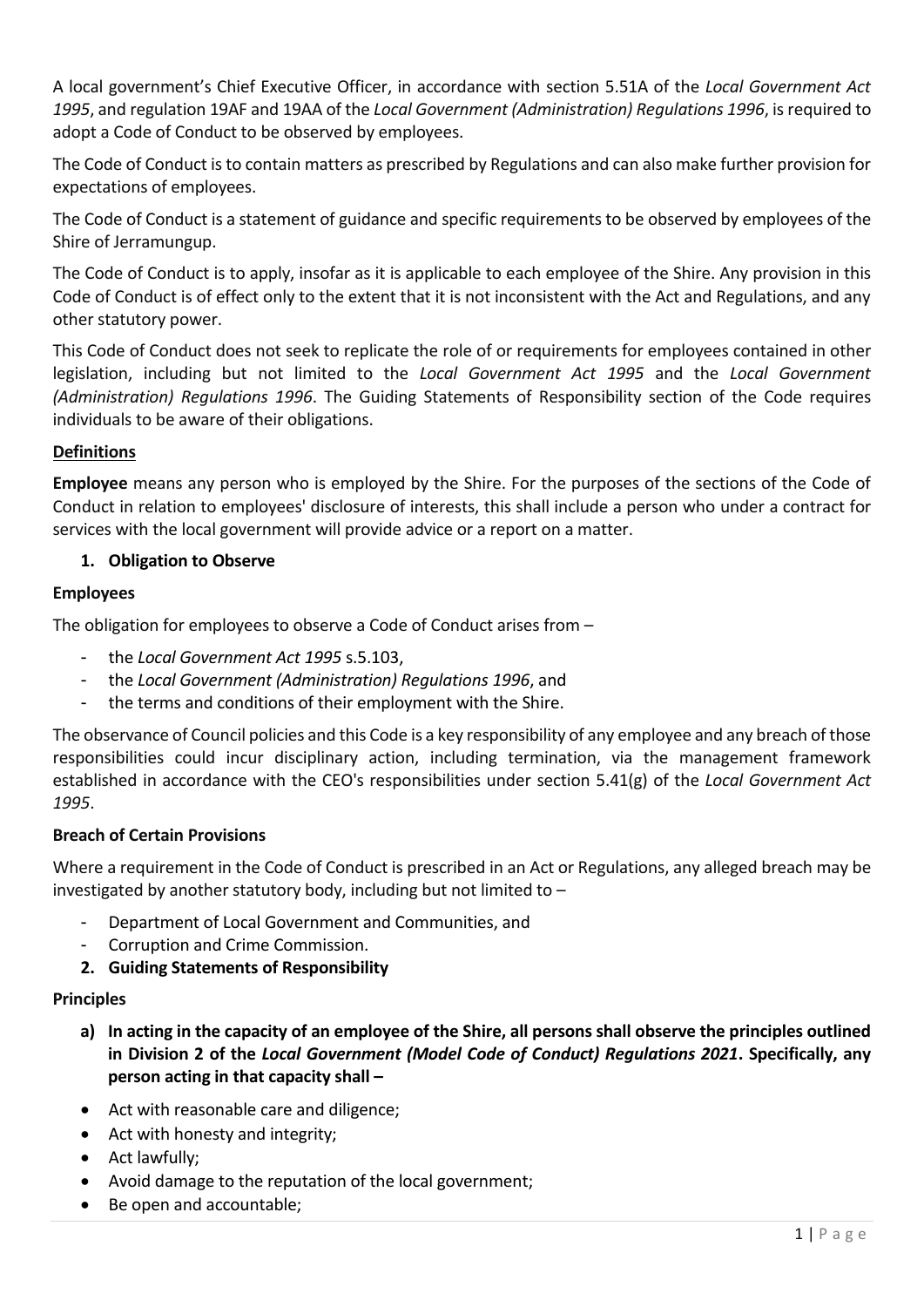- Base decisions on relevant and factually correct information;
- Treat others with respect, courtesy and fairness;
- Not be impaired by mind affecting substances.

#### **b) Additionally, all Employees shall –**

- Provide relevant and factually correct information to decision-makers;
- Fulfil their public and professional duties in a manner that is ethical, impartial, objective, responsible and in the best interests of the local government uninfluenced by fear or favour;
- Act in accordance with their obligation of fidelity to the local government;
- Not use or attempt to use their positions for personal benefit or the personal benefit of others, either by influencing others, the improper use of information gained in the performance of their duties, or otherwise;
- Contribute to the good governance and strategic priorities of the Shire in accordance with the adopted vision, values, plans and budget as amended by Council from time to time;
- Understand and be mindful of their role, responsibilities, empowerment and limitations and act within those parameters:
	- o *Local Government Act 1995* sections 2.7, 2.8, 2.9, 2.10, 5.41, part 5 division 9 and generally;
	- o *Local Government (Administration) Regulations 1996* Regulations Part 4A;
	- o Committee Terms of Reference;
	- o Employee Position Descriptions;
	- o Delegations Register et al.
- Refrain from making allegations which are improper or derogatory, unless true, in the public interest and in an appropriate forum;
- Refrain from any form of conduct in the performance of their official or professional duties which may cause any reasonable person unwarranted offence or embarrassment.

#### **Achievement of Priorities**

The local government framework of: the Council, the staff body and any Committees that the Council resolves to constitute; is established to ensure the Council's corporate goals are achieved, its strategies are implemented and its statutory obligations met. The achievement of these requirements, in accordance with adopted plans and strategies, requires teamwork, cooperation and respect for the unique role of each component of that framework.

#### **3. Matters of Conduct**

#### **General – Applicable to Employees**

#### **a) Lawful Actions –**

It is the responsibility of all employees to act in a manner that is lawful and in accordance with the Acts, Regulations, codes and other policies and procedures that are relevant to their particular position.

Any omission of a specific requirement from this Code of Conduct does not negate a person's responsibility to observe and comply with provisions that are applicable to their position.

#### **b) Compliance with Orders and Policies**

i. Employees will comply with any lawful and reasonable order given by any person having authority to make or give such an order. Any doubts as to the propriety of any such order shall be taken up with the superior of the person

who gave the order and, if resolution cannot be achieved, with the Chief Executive Officer.

ii. Employees will give effect to the lawful policies of the local government and/or have due regard for the lawful policies of the local government in decision making, whether or not they agree with or approve of them.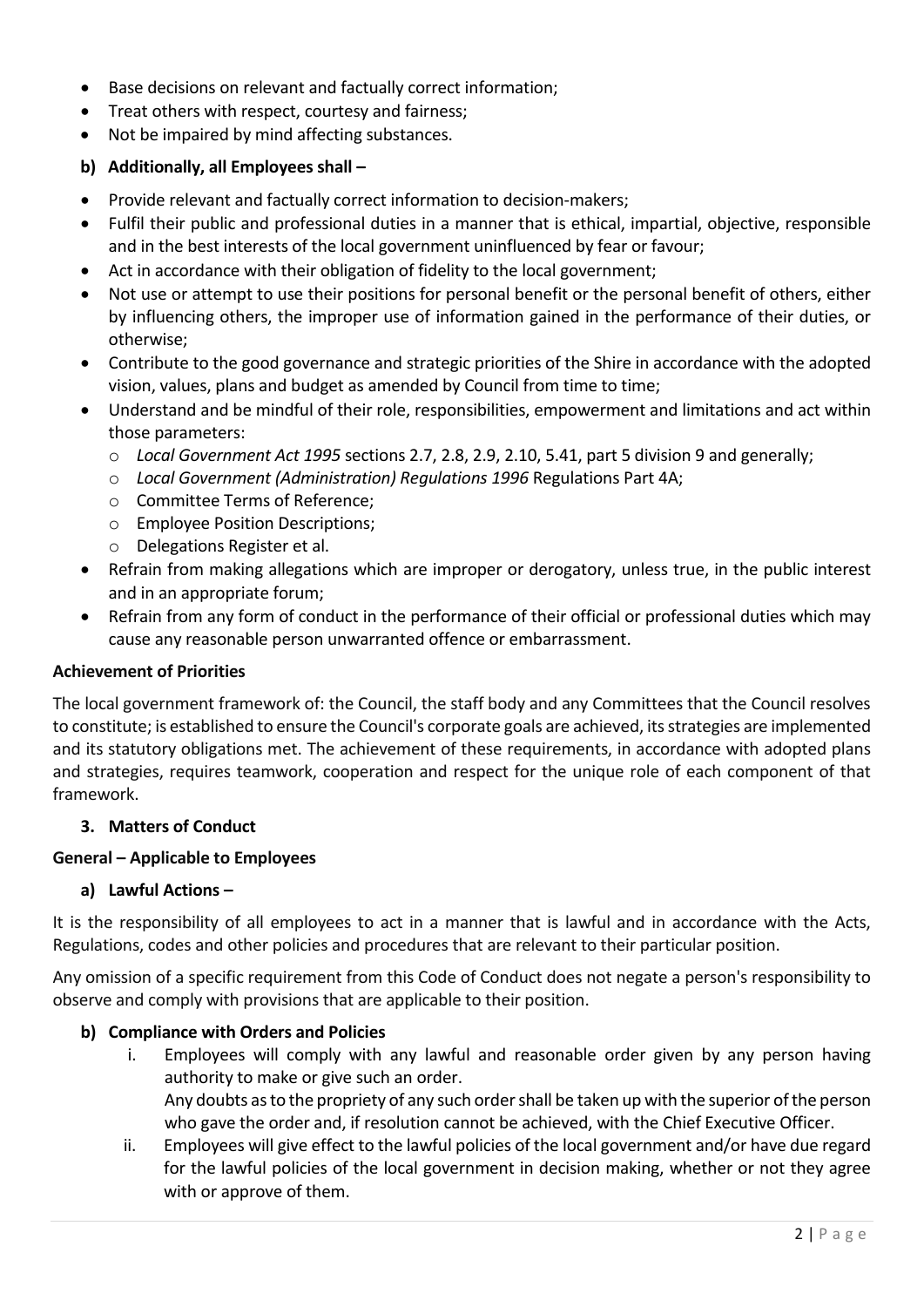# **c) Conflicts of Interest**

An important consideration for any employee is to ensure that there is no actual (or perceived) conflict of interest between their personal interests and the impartial fulfilment of their statutory or contracted civic or professional duties –

- i. Any employee intending to undertake a dealing in land within the local government area that involves an application for planning consent or subdivision approval, or which may otherwise be in conflict with the Shire's functions, shall provide written notice of this intention to the Chief Executive Officer. The notice shall be provided as soon as practicable in all circumstances, but where an application is to be lodged with the local government or another statutory body for approval, then within 7 days of the lodgement of that application. This requirement does not extend to the purchase of the principal place of residence.
- ii. Where a relative (refer definition in this code) of an employee with that person's knowledge is intending to undertake a dealing in land within the local government area that involves an application for planning consent or subdivision approval, or which may otherwise be in conflict with the Shire's functions, written notice shall also be provided in accordance with section 3.2.1.3 (a).
- iii. Where it is the Chief Executive Officer or a relative of the Chief Executive Officer intending to undertake a dealing in land in accordance with this section, the written notification required is to be provided to the President.
- iv. When an application is made by an employee or a relative of any of those persons, the employee has no greater or lesser rights than those of any other member of the public in relation to access to information and access to Shire officers. Employees shall observe the requirements of seeking information through the usual local government process for a member of the public and booking appointments in their own time to meet with officers of the Shire.
- v. In receiving a written notice on a matter where a local government decision is required, the Chief Executive Officer or the President as the case may be, shall consult with the most senior officer having responsibility for planning matters who is not otherwise the dealing officer as to the requirement or otherwise of an assessment of the application by a suitably qualified independent person and as to the appropriateness of determining the application under delegation or referring it to Council for a decision.

Nothing in this section negates or replaces the disclosure requirements of any person in accordance with –

- Division 6 of the *Local Government Act 1995* Disclosure of Financial Interests;
- Regulation 11 of the *Local Government (Administration) Regulations 1996* Disclosure of Interest; or
- Any other disclosure requirements in this code.

It is not the intention of this requirement to disadvantage any person due to their election to office or their employment. The requirement is to ensure there is minimum potential for perceptions of or actual undue influence, advantage or disadvantage for an employee.

**d) Gifts – Notewell: this section does not relate to the Chief Executive Officer, who is bound by separate gift provisions under the** *Local Government Act 1995***. In this section the Chief Executive Officer has determined a threshold for the provisions of** *Local Government (Administration) Regulations 1996* **regulation 19AF as being \$300.**

**activity involving a local government discretion** means any activity that cannot be undertaken without an authorisation from the local government or by way of a commercial dealing with the Shire.

**gift** means any disposition of property, or the conferral of any other financial benefit, made by one person in favour of another otherwise than by will (whether with or without an instrument in writing), without consideration in money or money's worth passing from the person in whose favour it is made to the other, or with such consideration so passing if the consideration is not fully adequate, but does not include any financial or other contribution to travel (in that specific requirements for contributions to travel are covered in section 5.83 of the *Local Government Act 1995*). This definition excludes –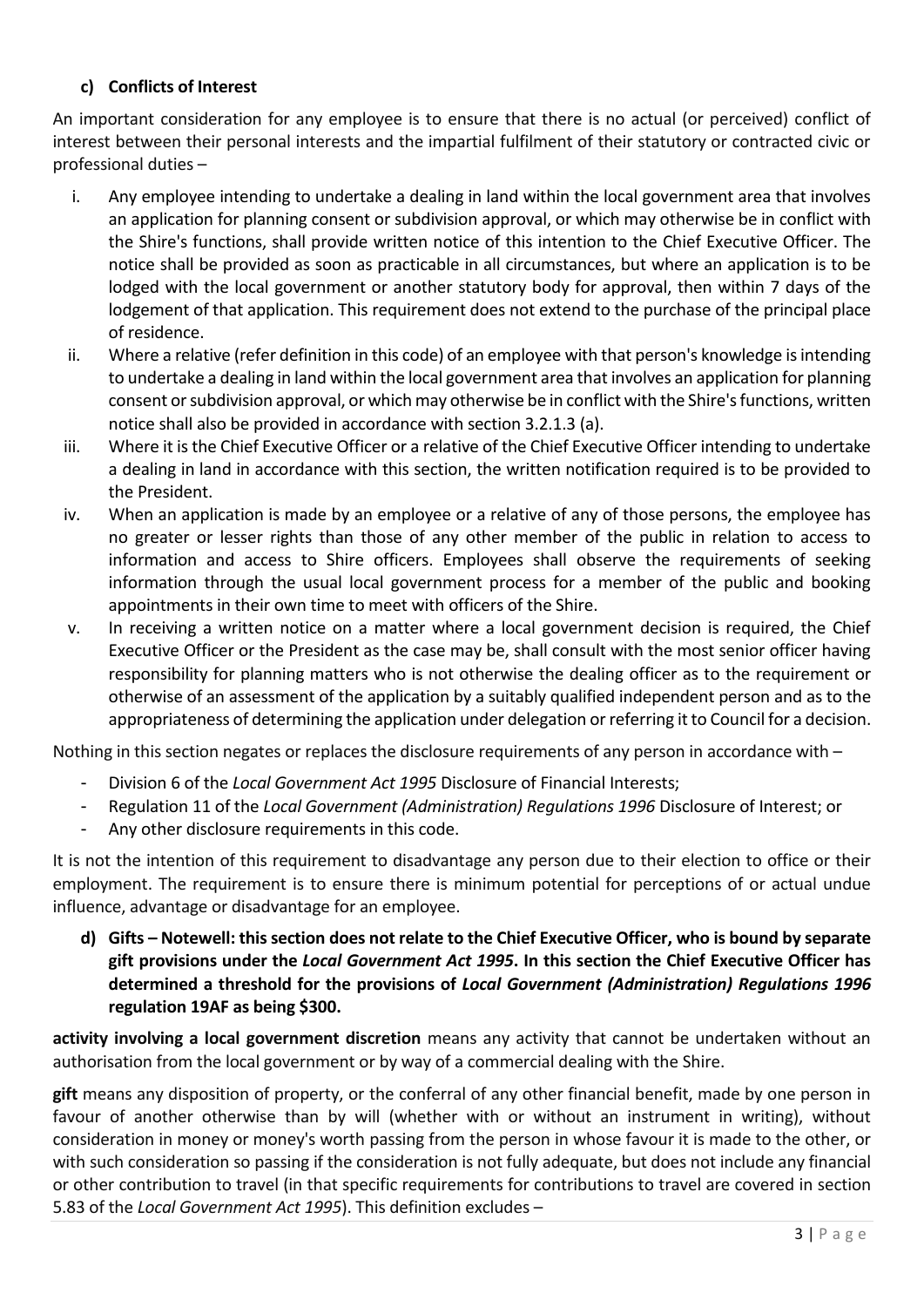- A gift from a relative;
- A gift that must be disclosed in accordance with *Local Government (Elections) Regulations 1997* regulation 30B;
- A gift from a statutory authority, government instrumentality or non‐profit organisation for professional training,
- Other exclusions as defined by the Act or Regulations.

**notifiable gift** in relation to an employee means –

- a gift given to the employee that is worth between the relevant minimum threshold and \$300, or
- a gift that is one of 2 or more gifts given to the employee by the same person within a period of 6 months that are in total worth between the relevant minimum threshold and \$300.

**prohibited gift** – A gift worth \$300 or more or a gift that is one of 2 or more gifts given to the employee by the same person within a period of six months that are in total worth \$300 or more.

**relative** – a parent, grandparent, brother, sister, uncle, aunt, nephew, niece or lineal descendent of the person or of the person's spouse or de facto partner, the person's spouse or de facto partner or the spouse or de facto partner of the other specified relatives, whether or not the relationship is traced through, or to, a person whose parents were not actually married to each other at the time of the person's birth or subsequently, and whether the relationship is a natural relationship or a relationship established by written law.

**token gift** – is not defined in the Acts or Regulations, and for the purposes of this Code of Conduct is taken to mean a gift or multiple gifts that are less than the minimum notifiable gift threshold.

| <b>Donor/Giver of Gift</b>                                                               | <b>Token</b><br>Gift  | <b>Notifiable Gift</b>                                                                                                                                                                                                                                                                                                                                                                                                                                                                                                                                                                                                                                                                               | <b>Prohibite</b><br>d Gift |
|------------------------------------------------------------------------------------------|-----------------------|------------------------------------------------------------------------------------------------------------------------------------------------------------------------------------------------------------------------------------------------------------------------------------------------------------------------------------------------------------------------------------------------------------------------------------------------------------------------------------------------------------------------------------------------------------------------------------------------------------------------------------------------------------------------------------------------------|----------------------------|
| IS or is likely to be undertaking an activity<br>involving a local government discretion | Less<br>than<br>\$50  | Between \$50 and \$300                                                                                                                                                                                                                                                                                                                                                                                                                                                                                                                                                                                                                                                                               | More than<br>\$300         |
| Is NOT undertaking an activity involving a<br>local government discretion                | Less<br>than<br>\$200 | Between \$200 and \$300                                                                                                                                                                                                                                                                                                                                                                                                                                                                                                                                                                                                                                                                              |                            |
| Exclusions from requirement to notify                                                    | N/A                   | donor is a relative;<br>L,<br>through a will;<br>÷,<br>contribution to travel.<br>from Commonwealth, State or LG funds;<br>$\overline{\phantom{a}}$<br>ordinary course of occupation unrelated to duties as elected<br>$\overline{\phantom{a}}$<br>member or employee;<br>from a political party where person a member and<br>$\overline{a}$<br>travelling for political activity or to represent the party.<br>a gift that must be disclosed under Elections Regs r.30B; or<br>$\overline{a}$<br>a gift from a statutory authority, government instrumentality<br>$\overline{a}$<br>or non-profit association for professional training.<br>A gift from Local Government Professionals Australia WA |                            |
| Disclosure requirements                                                                  | None                  | To be notified to CEO within 10 days, and<br>Declared in Annual Return                                                                                                                                                                                                                                                                                                                                                                                                                                                                                                                                                                                                                               | N/A                        |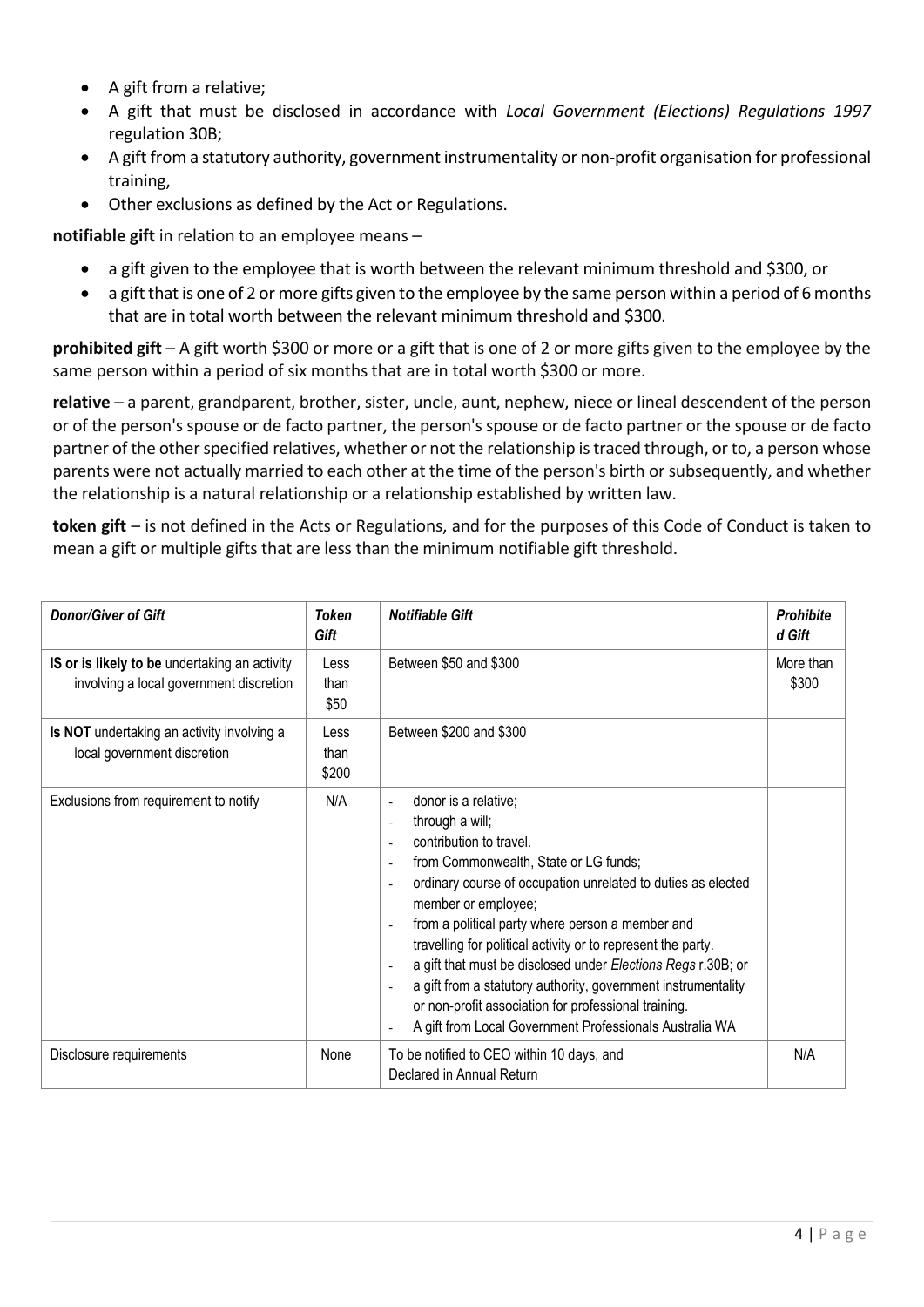- i. The notification of the acceptance of a notifiable gift is required to be in writing and include details of  $-$
- The name of the person who gave the gift;
- The date on which the gift was accepted;
- A description and the estimated value of the gift;
- The nature of the relationship between the employee and the person who gave the gift.
- ii. If the gift is notifiable being one of 2 or more gifts given to the employee by the same person within a period of 6 months that have a cumulative value above the notifiable threshold, then regardless of the value of each individual gifts, the notification is required to include, in relation to all gifts accepted within the 6 month period from that person –
	- A description;
	- The estimated value;
	- The date of acceptance.
- iii. The CEO is to maintain a register of notifiable gifts and record in it the details of notifications given to comply with a requirement under this section.
- iv. The CEO is to record details of the gift on the Shire's website.

#### **4. Specific Directions**

*The following sections of the Code of Conduct will address specific matters of conduct and, as necessary, provide specific direction on actions that must be taken when and as a matter arises by a person acting in a specific role.*

#### **Employees**

#### **a) Disclosure of Interest**

**Interest** – Any interest that could, or could reasonably be perceived to, adversely affect the impartiality of the person having the interest and includes an interest arising from kinship, friendship or membership of an association.

This section does not apply to interests referred to in section 5.60 of the *Local Government Act 1995* (in that a financial interest or a proximity interest must be disclosed in the manner described in Division 6 of Part 5 of that Act).

An employee is excused from a requirement under (i) or (ii) to disclose the nature of an interest if –

- the employee's failure to disclose occurs because they did not know that he or she had an interest in the matter; or
- the employee's failure to disclose occurs because the employee did not know the matter in which he or she had an interest would be discussed at the meeting and the employee discloses the nature of the interest as soon as possible after becoming aware of the discussion of a matter of that kind.

Any interest that arises for an employee on a matter before the Council or a Committee for determination is required to be disclosed in the manner specified in (i) or (ii). However, in recognition of the requirements discharged by employees during the course of their employment, including but not limited to the exercise of delegated authority, purchasing and tender evaluation, recruitment and selection, inspection and regulation, interests shall also be disclosed in other circumstances.

Disclosures are required to be made to the CEO in these circumstances –

- i. An employee who has an interest in any matter to be discussed at a Council or Committee meeting attended by the employee is required to disclose the nature of the interest –
	- in a written notice to the CEO before the meeting; and/or
	- at the meeting immediately before the matter is discussed.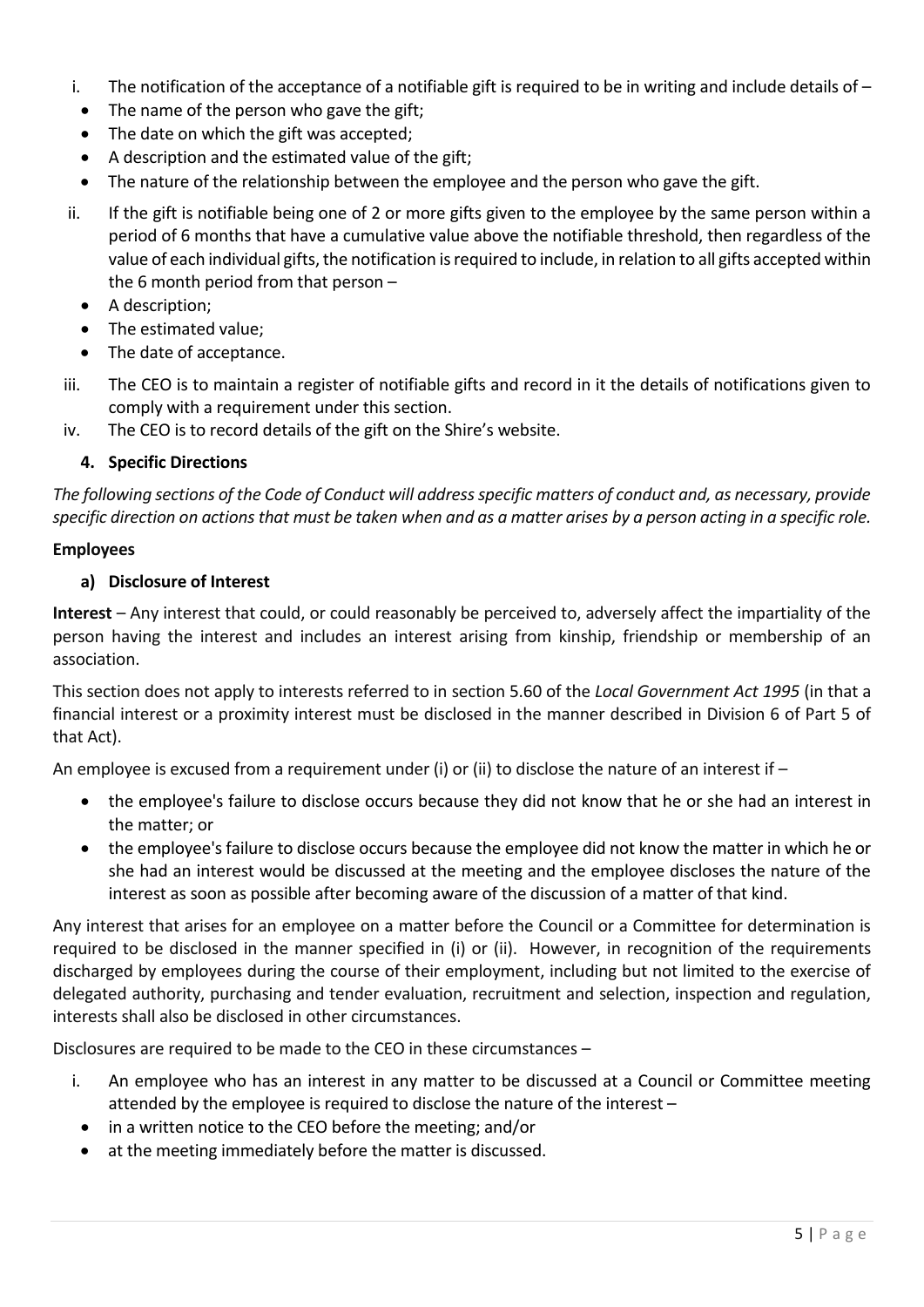- ii. An employee who has given, or will give, advice in respect of any matter to be discussed at a Council or Committee meeting not attended by the employee is required to disclose the nature of any interest the employee has in the matter –
	- in a written notice given to the CEO before the meeting; and/or
	- $\bullet$  at the time the advice is given.
- iii. If in order to comply with the requirements of (i) or (ii) an employee makes a disclosure in a written notice given to the CEO before a meeting, then –
	- before that meeting the CEO is to cause the notice to be given to the person who is to preside at the meeting;
	- immediately before a matter to which the disclosure relates is discussed at the meeting, the person presiding is to bring the notice and its contents to the attention of the persons present.
- iv. If in order to comply with the requirements of the section
	- the nature of an employee's interest in a matter is disclosed at a meeting; or
	- a disclosure is made at a meeting if it is realised that an employee has an interest in a matter that they had not previously realised was for discussion at that meeting; or
	- the presiding member brings to the attention of those present at the meeting a written disclosure;
	- then the nature of the interest is to be recorded in the minutes of the meeting.
- v. If during the course of discharging the requirements of their employment, an employee becomes aware of an interest or a potential interest, that interest or potential interest is to be disclosed in a prompt and full manner to the CEO and direction sought on the ability to continue to discharge the requirements of their employment in this case.
- vi. If an employee is intending to engage in private work outside of their employment with the Shire, either with a person or body with an interest in a proposed or current contract with the local government, or if the arrangement could, or could reasonably be perceived to, either immediately or in the future, result in an interest for the employee arising in their employment with the Shire, the intention to engage in this work shall be disclosed in a prompt and full manner to the CEO and direction sought on the appropriateness of the arrangement.

#### **b) Gifts**

- i. Employees are required to refrain from accepting a prohibited gift from a person who  $-$
- is undertaking or seeking to undertake an activity involving a local government discretion; or
- it is reasonable to believe is intending to undertake an activity involving a local government discretion.
- ii. An employee is required to notify the CEO of the acceptance within 10 days of accepting the gift, when the gift is a notifiable gift from a person who  $$ 
	- is undertaking or seeking to undertake an activity involving a local government discretion; or
	- it is reasonable to believe is intending to undertake an activity involving a local government discretion;

#### **c) Confidential Information**

Confidential information must only be disclosed by an employee to another person to the extent that is necessary for the employee to do so in the performance of his or her duties.

Confidential information is that which is discussed during a meeting or that part of a meeting that is closed to members of the public in accordance with the provisions of the *Local Government Act 1995*, or that is in a document of the local government that is marked confidential, or any other information obtained during the performance of duties that could reasonably be considered to be confidential or of a sensitive nature.

Nothing in this section enables the disclosure of any confidential or sensitive information to any Council member or Committee member if the information does not directly relate to a confidential matter that is on